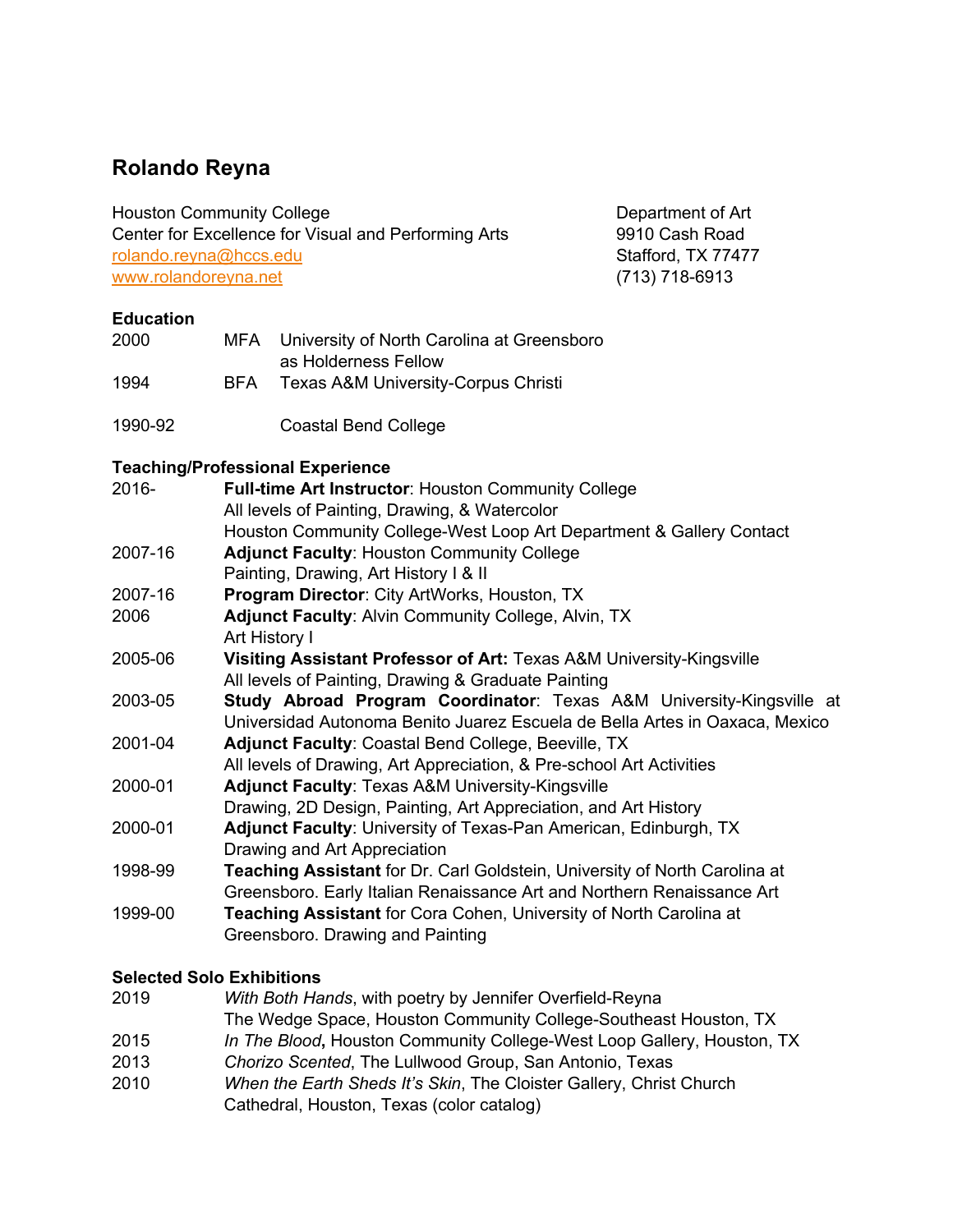|      | Planeta Verda Now, Talento Bilingüe de Houston, Houston, Texas                             |
|------|--------------------------------------------------------------------------------------------|
| 2006 | Selected Drawing From Ranchoverse. Galeria Galvan, Corpus Christi, TX                      |
| 2004 | Rolando Reyna: New Paintings, Studio 306, Kingsville, Texas                                |
| 2001 | The Oaxaca Paintings, Richardson Art Gallery, The University of Texas-                     |
|      | <b>Brownsville</b>                                                                         |
| 2000 | Rolando Reyna: Recent Paintings, Ben Bailey Art Gallery, Texas A&M                         |
|      | University-Kingsville                                                                      |
|      | Rolando Reyna: Thesis Exhibition, Weatherspoon Art Museum, Greensboro,                     |
|      | North Carolina                                                                             |
| 1998 | Ballads and Sweet Dreams, Wilhelmi Holland Art Gallery, Corpus Christi, TX                 |
|      |                                                                                            |
|      | <b>Selected Group Exhibitions</b>                                                          |
| 2021 | Los Camaradas, Art Gallery, South Texas College, Pecan Campus, McAllen, TX                 |
|      | Unmasked 2021: A Virtual Exhibition, TASA, Juror: Rigoberto Luna, Director &               |
|      | Co-founder of Presa House Gallery, San Antonio, TX                                         |
|      | Good & Plenty: Texas Painting Symposium, Hosted by Texas Tech University,                  |
|      | 5&J Gallery, Lubbock, TX                                                                   |
|      | Luscious. Tasty. Delicious., International Juried Art Exhibition, Barrett Art Center       |
|      | Poughkeepsie, NY. Juror: Holly Hughes, Godin-Spaulding Senior Curator for                  |
|      | Collection at Albright-Knox Gallery, Buffalo, NY                                           |
|      | Gulf Coast Intercollegiate Consortium Faculty Exhibition, Online Exhibition                |
| 2020 | Bruno Andrade: The Legacy of an Artist-Educator, Juried Art Exhibition                     |
|      | South Texas College, Library Art Gallery, McAllen, Texas (book)                            |
| 2019 | HCC Southwest Faculty Exhibition, Stafford Fine Arts Center, Stafford, Texas               |
| 2018 | Caminos Del Valle, Works by Members of TASA, McAllen, Texas Juror: Mark                    |
|      | Clark, Artist and Director of Mi Vida Art Gallery                                          |
|      | Remembering Bruno, Invitational Exhibition of Students of Bruno Andrade, Mi                |
|      | Vida Loca Art Gallery, Corpus Christi, TX                                                  |
|      | Oso Bay Biennial XX Symposium, Alternative Approaches to Representational                  |
|      | Painting, Realism Redux, Texas A&M University-Corpus Christi, TX                           |
|      | ENSO, Simon Michael Art Gallery, Costal Bend College, Beeville, Texas                      |
| 2017 | Texas National, Stephan F. Austin 23 <sup>rd</sup> Annual Juried Competition, The Cole Art |
|      | Center, Ledbetter Gallery, Nacogdoches, TX. Juror: Benito Huerta                           |
|      | SW Faculty Exhibition, HCC West Loop Gallery, Houston, TX                                  |
|      | The Gulf Coast Intercollegiate Consortium Faculty Exhibition, HCC Stafford Fine            |
|      | Arts Gallery, Stafford, TX                                                                 |
| 2016 | Works on Paper, Fort Worth Community Arts Center, Fort Worth, TX                           |
|      | It is the Solider, Houston Community College-West Loop Gallery, Houston, TX                |
|      | Dia de los Muertos, Lawndale Art Center, Houston, TX                                       |
| 2015 | Human Rights and the Hispanic Experience, Humans Rights Institute Gallery,                 |
|      | Kean University, Union, New Jersey                                                         |
| 2014 | Plata Y Oro, The Living Room Art Space, Corpus Christi, TX                                 |
|      | Global Art: Local Color, Asia Society Texas Center, Houston, TX                            |
|      | Zona Crepusculo/Twilight Zone, Houston Community College, Houston, TX                      |
|      | We Are You: International Exhibition, New England Edition, Fountain Street Fine            |
|      | Art, Framingham, Massachusetts. (purchased)                                                |
|      |                                                                                            |

*New Art/Arte Nuevo: San Antonio 2014,* Biennial Juried Exhibition, University of Texas –San Antonio Art Gallery. Juror: Catherine Lee (color catalog)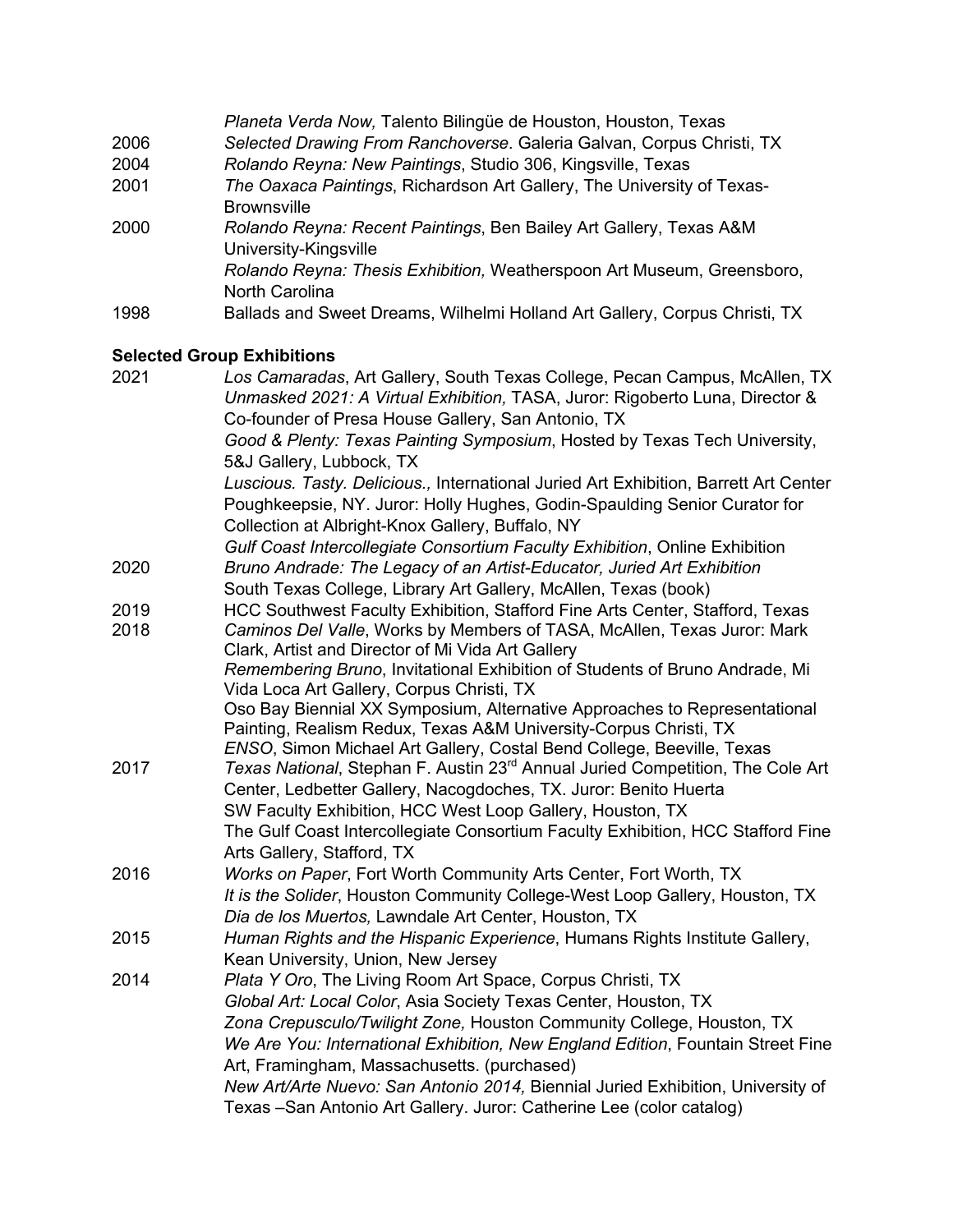|      | Tex-Oax/Oax-Tex, Benito Juarez Universidad Autonoma de Oaxaca, Mexico              |
|------|------------------------------------------------------------------------------------|
| 2013 | Good Evening, The Living Room Art Space, Corpus Christi, Texas                     |
|      | Hispanic Heritage Exhibition, Houston Community College, Houston Texas             |
|      | We Are You: International Exhibition, Joyce Gordon Gallery, Oakland, CA            |
|      | Mayor's Citizenship Exhibition, City Hall, Houston, TX                             |
|      | Hen of Honor, Houston Community College-Central (color catalog)                    |
|      | Art Madness, Gatewood Gallery, Greensboro, North Carolina                          |
| 2012 | Mayor's Citizen Exhibition (coinciding citizenship week), Houston Ballet           |
|      |                                                                                    |
|      | Curator: Mari Omori, Houston Texas (color catalog)                                 |
|      | We Are You: International Exhibition, Wilmer Jennings Gallery, New York, NY        |
|      | We Are You: International Exhibition, Arts Guild New Jersey, Rahway, NJ            |
| 2011 | Reconstruction, Art Car Museum, Houston, TX                                        |
|      | Mayor's Citizenship Exhibition, (coinciding with citizenship week), Houston Ballet |
|      | Curator: Mari Omori (color catalog)                                                |
|      | Drawn out Death, Talento Bilingue de Houston, TX                                   |
|      | Fiction 2, Bath Houston Cultural Center, Dallas, TX                                |
|      | Lineage: A Path Shared by 5 Artists, Art Center of Corpus Christi, TX              |
|      | Exquisite Corpus, K-Space Contemporary, Corpus Christi, Texas                      |
|      | Third Annual Juried Exhibition, Archway Gallery, Houston, Texas                    |
|      | Juror's Honarable Mention Award at Archway Gallery's Annual Juried Exhibition      |
|      | Juror: Bert L. Long                                                                |
|      | Toma Mi Corazon XIX, La Pena Art Gallery, Austin, TX                               |
| 2010 | Intervals: Cross Cultural Perspectives, Lone Star College (color catalog)          |
|      | Brown Planet, Talento Bilingue de Houston, Houston, TX                             |
| 2009 | Lineage, Islander Art Gallery. Texas A&M University-Corpus Christi                 |
|      | Faculty Art Exhibition, Houston Community College-Southwest, Stafford, TX          |
| 2008 | New Work by 8 Texas Artists, Galeria Galvan, Corpus Christi, TX                    |
|      | Mysterious: Looking Beyond the Seen, South Texas Art Museum, Corpus                |
|      | Christi, TX                                                                        |
| 2007 | The Big Show, Lawndale Art Center, Houston, Texas. Curator: Rita Gonzales          |
|      | Assistant Curator, Los Angeles County Museum of Art                                |
|      |                                                                                    |
|      | Visioning the Virgin: Guadalupe as a South Texas Icon, Weil Gallery                |
|      | Texas A&M University-Corpus Christi, Curator: Dr. Carey Rote (catalogue)           |
| 2006 | Grand Re-opening of the Art Museum of South Texas, Corpus Christi, TX              |
|      | Substitute 23, Galleria Galvan, Corpus Christi, TX (catalogue)                     |
| 2004 | Collecting Latino Art, Mexic-Arte Museum, Austin, TX                               |
|      | Visual Perspectives, Selecciones Hispanas, Del Mar College, Cain Gallery,          |
|      | Corpus Christi, TX                                                                 |
| 2003 | Gran Exoventa, De Obora De Arte, Salon de Camino Real, Oaxaca, Mex                 |
|      | Self-titled, Contemporary Artists from South Texas, Coastal Bend College,          |
|      | Beeville, TX. Curator: Jorge Alergria                                              |
| 2002 | Del Mar/Coastal Bend College Exhibition, Weil Galley, Texas A&M University-        |
|      | Corpus Christi, TX                                                                 |
|      | Rock Solid Art, Prudential Securities Corporation Invitational, Frost Bank, Corpus |
|      | Christi, TX                                                                        |
| 2001 | El Mexican Bingo, Gallista Gallery, San Antonio, Texas                             |
|      | Arte Rio Grande, McAllen International Museum, McAllen, TX                         |
|      |                                                                                    |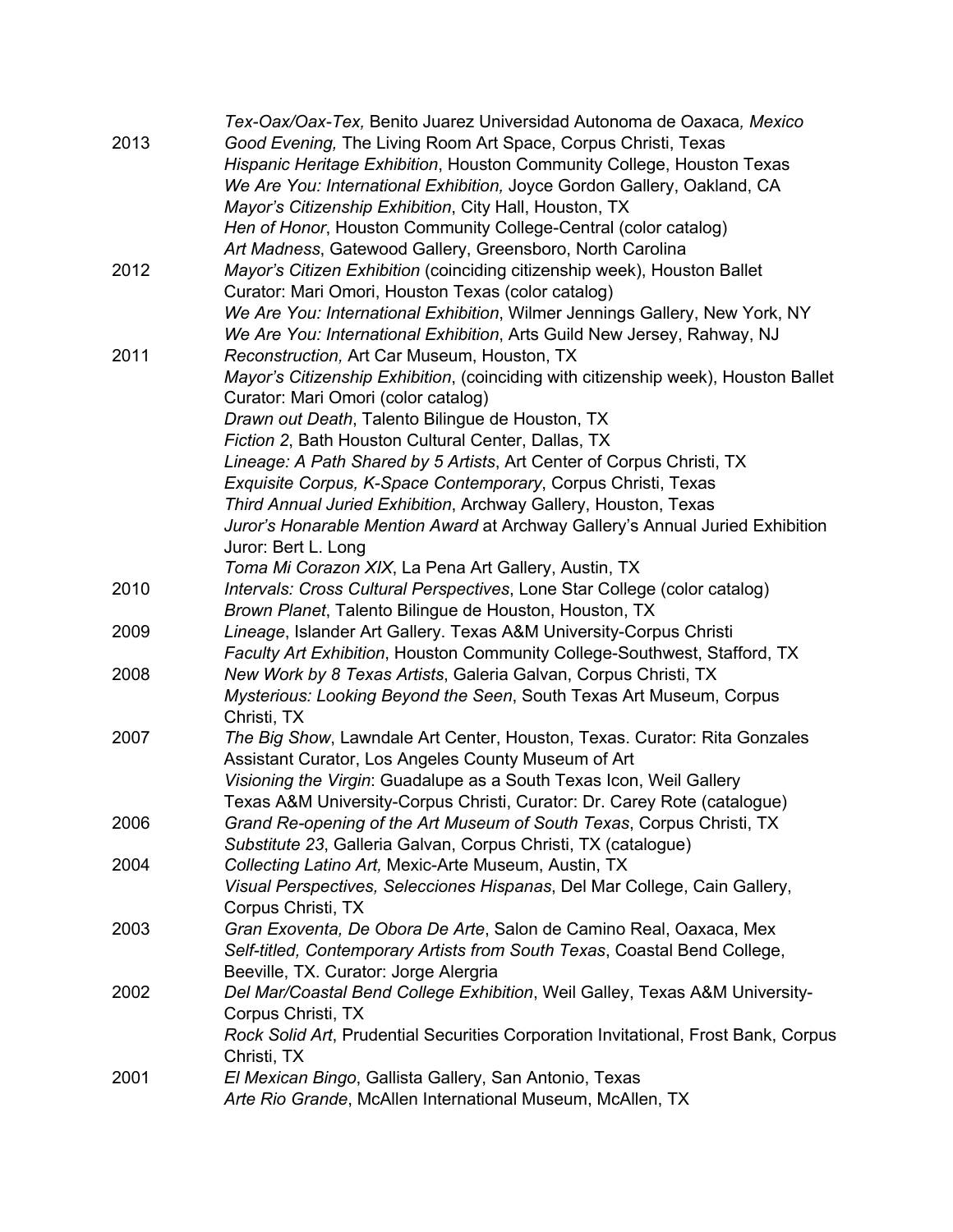|      | New Faces: Faculty Art Exhibition, UTPA Art Gallery, Edinburg, TX              |
|------|--------------------------------------------------------------------------------|
| 2000 | What is Drawing, McIver Art Gallery, Greensboro, NC                            |
|      | Catedraticos de Arte de Universdad de Texas-Pan America, Casa de Cultura,      |
|      | Reynosa, Mexico                                                                |
|      | All Juried Show, McIver Art Gallery, Greensboro, NC. Juror: Katherine Porter   |
| 1999 | Problems with Paint: Painting Problematics, McIver Art Gallery. Greensboro, NC |
|      | Organized and essay by Cora Cohen                                              |
|      | Alumni Art Exhibition, University Center, Texas A&M University-Corpus Christi, |
|      | TX (color catalog)                                                             |
|      | All Juried Show, McIver Art Gallery, Greensboro, NC. Chancellors Purchase      |
|      | Award for selection to the Weatherspoon Art Museum Collection. Jurors: Cora    |
|      | <b>Cohen and Andy Dunhill</b>                                                  |
| 1998 | Great Expectations, Wilhelmi/Holland Art Gallery, Corpus Christi, TX           |
| 1997 | In Good Company, Wilhelmi/Holand Art Gallery, Corpus Christi, TX               |
| 1996 | Pictures at an Exhibition: After Mussorgsky, Wilhelmi/Holland Art Gallery,     |
|      | Corpus Christi, TX                                                             |
|      | Moment by Moment, Wilhelmi/Holland Art Gallery, Corpus Christi, TX             |
| 1994 | <i>Emerging Talent, Simon Michael Art Gallery, Beeville, TX.</i>               |

# **Academic Service and Committees**

| 2019-  | Art History Curriculum Committee Member, Houston Community College    |
|--------|-----------------------------------------------------------------------|
|        | Advisory Committee Member, Texas Higher Education Coordinating        |
|        | Board's Field of Study for Fine Arts                                  |
|        | Contact Faculty Member, West Loop Campus, Center of the Visual and    |
|        | Preforming Arts, Houston Community College                            |
|        | Minority Male Advisory Committee, Houston Comminute College           |
| 2018   | Art History Search Hiring Committee Member, Houston Community College |
| 2017   | Board Member, Texas Art Schools Association                           |
| Awards |                                                                       |
| 2018   | Third Place Cash Award, Caminos Del Valle, Works by Members of TASA,  |

|         | McAllen, Texas. Juror: Mark Clark, Director of La Vida Loca Art Gallery        |
|---------|--------------------------------------------------------------------------------|
| 2017    | Third Place Cash Award, TASA One-Foot Exhibition, Fort Works Art, Fort         |
|         | Worth, Texas. Juror: Sara Jayne Parsons, Curator of Texas Christian University |
| 2011    | Honorable Mention Award at Archway Gallery's Annual Open Theme Juried          |
|         | Exhibition, Juror: Bert L. Long                                                |
| 2004    | Texas A&M University-Kingsville Featured Artist for Hispanic Heritage Month    |
| 1999    | Chancellors' Purchase Award, Weatherspoon Art Museum Collection                |
| 1998-00 | Adeaide Fortune Holderness Fellowship Full-Tuition Competitive Award,          |
|         | Determined on Review and Merit, University of North Carolina at Greensboro     |
| 1993    | Ben J. Vaughn Scholarship for Painting                                         |
| 1992    | Creativity and Artistic Diligence Honor, Recognized by Costal Bend College     |

#### **Website Publications**

| 2015 | Collectors Diary #1 Fountain Street Art Gallery, Framingham, MA         |
|------|-------------------------------------------------------------------------|
|      | http://www.fsfaboston.com/growingagallery/2015/1/15/collector-diaries-1 |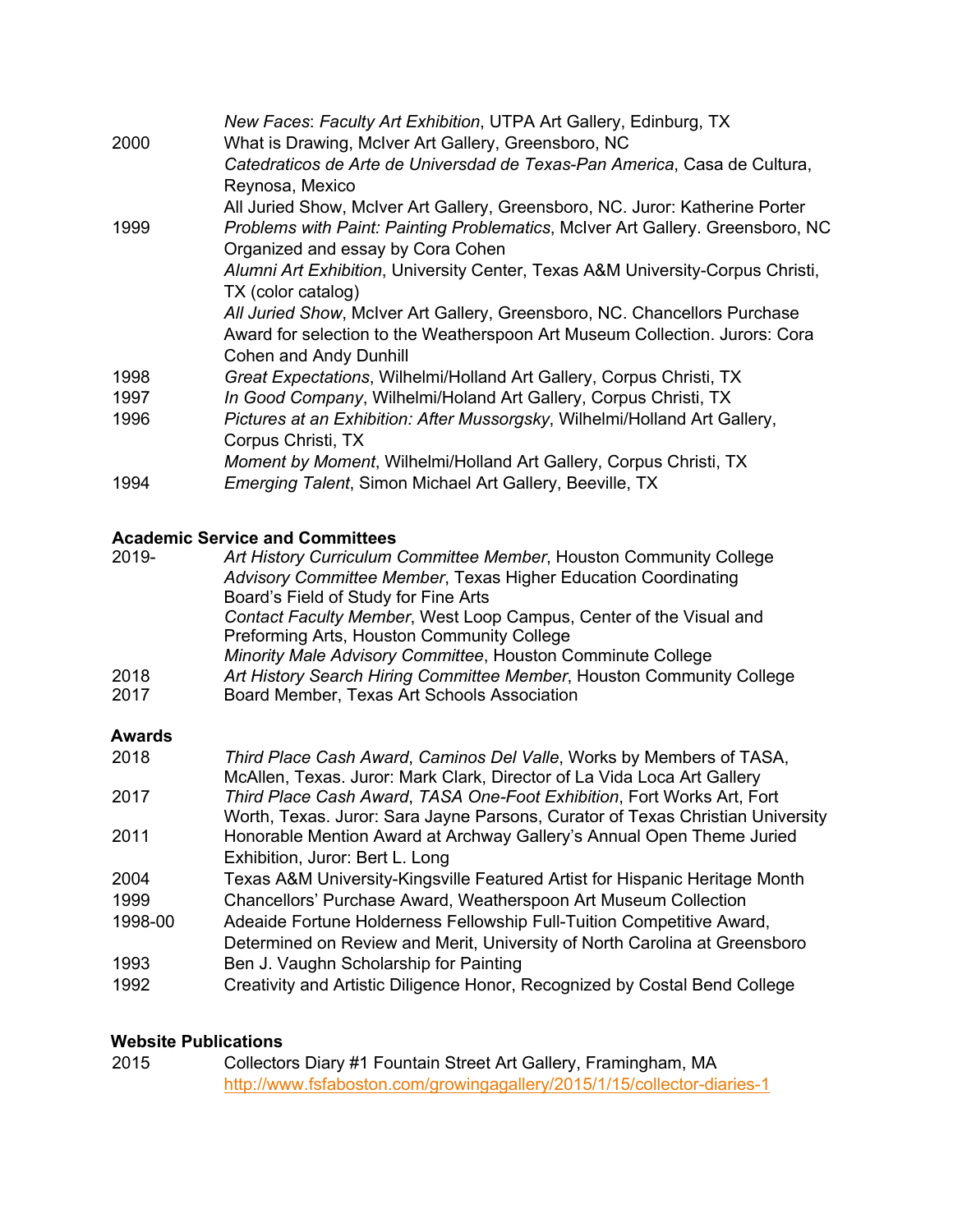| 2014 | New Art/Arte Nuevo: San Antonio 2014, Biennial Juried Exhibition, University of<br>Texas - San Antonio Art Gallery. Juror: Catherine Lee<br>http://issuu.com/utsaart/docs/artenuevocat20143final/1?e=0/8099006 |
|------|----------------------------------------------------------------------------------------------------------------------------------------------------------------------------------------------------------------|
| 2014 | Anuncian Exposicion Tex-Oax, un Dialogo Entre Arte Chicano y Oaxagueno en<br>CCU, E-Oaxaca News, http://www.e-oaxaca.mx/anuncian-exposicion-tex-oax-un-<br>dialogo-entre-arte-chicano-y-oaxaqueno-en-ccu/      |
| 2013 | HCC Southwest Features Three Hispanic Artists, GuidryNews.Com, Higher<br>Education http://www.guidrynews.com/story.aspx?id=1000056101                                                                          |
| 2010 | Intervals, Intervals: Cross Cultural Perspectives, Lone Star College<br>http://www.lonestar.edu/16507.htm#RolandoReyna                                                                                         |

### **Selected Bibliography**

Tierra Firme, Arte Los Camaradas, South Texas College, Vol. 15, Vol. 1, 2021 Moyer, Nancy: The Monitor, "Academic artists from around Texas participate in annual sizethemed exhibition at STC", November 5, 2018

Collins, Jason, Beeville Bee-Picayune Newspaper, "Pain Behind the Strokes", October 6, 2017 Garcia, Carina Perez, Noticias, Voz De Imagen de Oaxaca, "Detona Tex-Oax un Dialogo Multicultural entre Oaxaca y Texas" June 4, 2014

El Tiempo, Que Tan Global Es La, Arte, "Tex-Oax" Abre El Debate Intercultural, April 9, 2014 Jones, Lynda: Corpus Christi Caller-Times, "Art Museum Highlights Hispanic Artwork", October 12, 2012

Loria, Kieth: Ultimate Ford Bend, "HCC To Hold a Fall Faculty Exhibit", May 10,2011 Overfield, Jennifer: "When The Kingdom Shed's It's Earth", Catalogue Essay, April 2010 Clow, Rachael Denny: Corpus Christi Caller-Times, "Primetime", August 27, 2008 Otton, William/Locke, Michelle: The Legacy Continues 1997-2006

Lopez, Candelaria: El Tiempo, "Inspirations of Oaxaca", Mexico, July 12, 2004

Perez, Vanessa: The Kingsville News and Record, "New Art Gallery Open to The Public, October 16, 2004

Montserrat, Antonio: El Tiempo, "Convenio Con La UABJO: Alumnos De Artes Plasticas De US Vienen a Oaxaca", Mexico, July 10, 2004

Maenza Teena: Gulfscapes Volume #8, Kingsville Residents Developing Town's Reputation as Art Center", May 2004

Soliz, Dianne: The Dallas Morning News, "The Beauty of Oaxacan Art", November 20, 2003 Trejo, Gabriela Lopez: El Tiempo,Uguran Muestra De Artistas Texano; Regresan A Su Patria", El Tiempo, Oaxaca, Mexicio, August 2003

Giron, Mario: El Imparcial, "Presentarnan Exposicion de Pitura Y Dibujo, Hoy!" July 30, 2003 Lopez, Trejo, Gabriela: El Tiempo, "Invitan Texanos a Exposicion Pictoria en Galeria de UABJO", July 30, 2003

Torrentera, Fortino: El Tiempo, "Busca escuela Texana Intercambio Cultura Permanente con Oaxaca", July 23, 2003

Padin, Jorge & Rodriguez, Leonardo: El Manana, "Cuatro Artistas y Sus Cuatro Diferentes Tecnicas de Expression", April 6, 2001

McKone, Jim: The Monitor, "UTPA art exhibits give upper class feel", March 16, 2001 O'Brien, Brandice J., The Monitor, "New faces grace university gallery", March 16, 2001 Mesquite Review, February 2001 Edition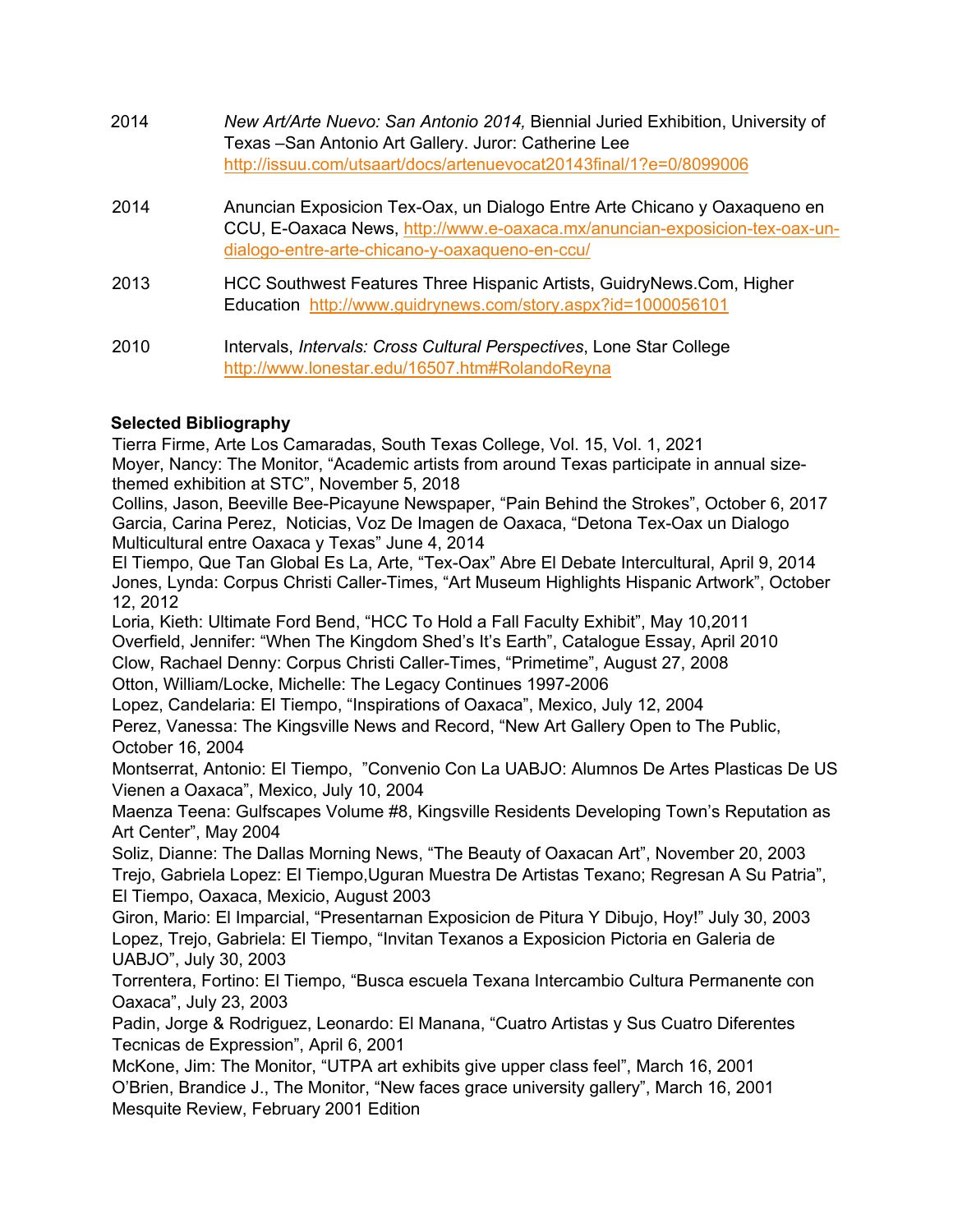Padin, Jorge & Rodriguez, Leonardo: "El Manana, Arte Rio Grande", January 21, 2001 McKone, Jim: The Monitor, "My two cents about arte", January 19, 2001 Padin, Jorge & Rodriguez, Leonardo: El Manana, "Utilizar A La Propia Pintura Como Unica Imagen", October 9, 2000

#### **Television**

HCC, Interview, "It is the Solider art exhibition" Created to honor American veterans, HCC-TV, November 3, 2016 Chris Elliot, Interview, "Up to the Minute, In the Blood", HCC-TV, September 24, 2015 HCC, Interview, "The Right Click, Rolando Reyna", HCC-TV, October 19, 2015 HCC, Interview "Twilight Zone Exhibit", HCC-TV, September 16, 2014 Angel Quesada, Interview, "Arts and Culture", 713 Television News, August 10, 2011 Lone Star College, Interview, "Intervals", November 10, 2010

#### **Workshops**

| 2020 | Visiting Artist, La Grana Cochineal, Coastal Carolina Community College<br>Jacksonville, NC |
|------|---------------------------------------------------------------------------------------------|
|      | Visiting Artist, La Grana Cochineal, Onslow County Schools, All County Art                  |
|      | Symposium, Jacksonville, NC                                                                 |
|      | Painting with La Grana Cochineal, coinciding with exhibition, Bruno Andrade: The            |
|      | Legacy of an Artist-Educator, South Texas College, McAllen, Texas                           |
| 2011 | Visiting Artist, Creative Creatures: Paper Sculpture Workshop, Art Center of                |
|      | Corpus Christi, Texas                                                                       |
| 2009 | Presenter, Chance and Accident in Drawing, Houston Independent School                       |
|      | District Conference, Houston, TX                                                            |
| 2004 | Presenter, Drawing Workshop, Americas, International Artists                                |
|      | in Residency Program at Texas A&M University-Kingsville                                     |
| 2002 | Presenter, Creative Hands, Using Natural Pigments: The Cochineal Bug,                       |
|      | Youth Art Program at Texas A&M University-Kingsville                                        |

### **Curatorial & Juried Projects**

| 2022    | Juror, Victoria College, Region 3 Art Teachers Exhibition, Victoria College, Fine<br>Arts Gallery, Victoria, Texas            |
|---------|-------------------------------------------------------------------------------------------------------------------------------|
| 2018-   | Houston Community College-West Loop Art Gallery Director                                                                      |
|         | Organized and Curated Exhibitions: Jorge Alegria: American Dream, James                                                       |
|         | Ciosek: Bifurcation, Rona Lesser: Renewal, Dynamite! 4 Emerging Houston                                                       |
|         | Artists, Jason Valdez: Overtime, Cecilia Villanueva: Impossible Architecture                                                  |
| 2017    | Exhibition Curator, Minority Male Initiative -Men of Honor Art Exhibition, Houston                                            |
|         | Community College Stafford Fine Arts Center, Houston, Texas                                                                   |
| 2007-16 | Exhibition Curator, City ArtWorks Teachers Bi-annual Exhibitions, Houston,<br>Texas                                           |
| 2014    | Exhibition Curator, Twilight Zone, Houston Community College-West Loop Art                                                    |
|         | Gallery, and City ArtWorks Art Gallery, Houston, Texas                                                                        |
|         | Exhibition Co-curator, Tex-Oax, Oax-Tex (artists from Texas and Oaxaca),<br>Universidad Autonoma Benito Juarez Oaxaca, Mexico |
|         |                                                                                                                               |
| 2011    | Co-curator, Drawn out Death Art Exhibition, (artists from United States and                                                   |
|         | Mexico), Talento Bilingue de Houston, Texas                                                                                   |
| 2008    | Juror, TAPPS (Texas Association of Private Parochial Schools)                                                                 |